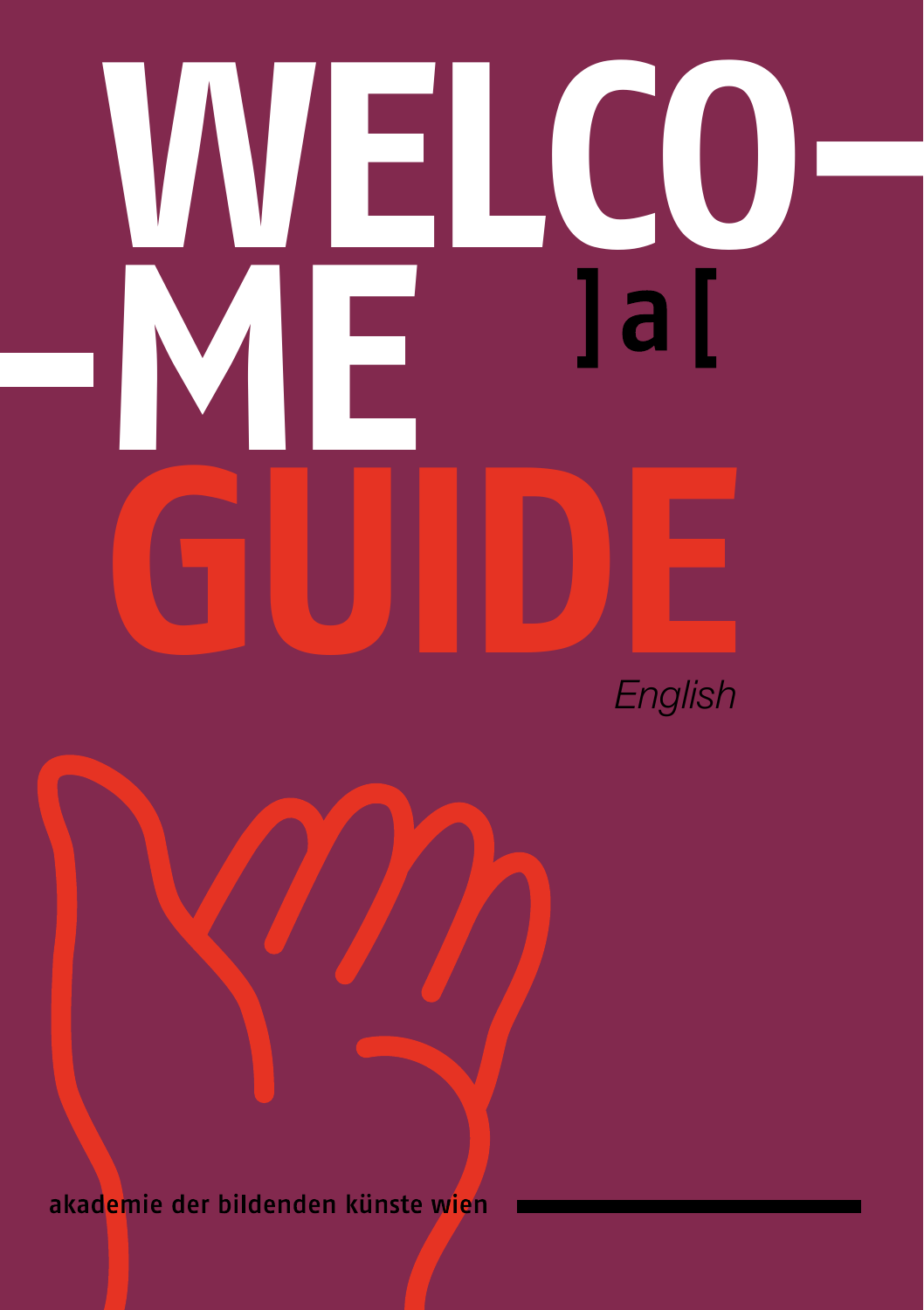#### Table of contents

| Online Pre-registration   Registration and Enrolment | 4              |
|------------------------------------------------------|----------------|
| Important Dates   Curriculum                         | 5              |
| Course Registration   Tuition Fees                   | 6              |
| <b>IT Service for Students</b>                       | $\overline{7}$ |
| Scholarships and Grants   International Students     | 8              |
| Language Competency   German Language Courses        | 9              |
| Equal Treatment and Anti-discrimination              | 10             |
| <b>Student Diversity</b>                             | 11             |
| University Library   Study Abroad                    | 12             |
| Doctoral Studies   Studying and living in Vienna     | 13             |
| <b>Insurance for Students</b>                        | 14             |
| Students' Union                                      | 15             |
| Sites of the Academy of Fine Arts                    | 16/17          |

#### Imprint

Student Welcome Center, Academy of Fine Arts Vienna

Graphic Design: Dmitrij Ritter

*Welcome at the Academy of Fine Arts Vienna! This brochure gives an overview on the services for students offered by the Academy of Fine Arts Vienna. Since many offers and information are frequently changed or adapted, you'll find the latest and detailed information under the links that refer to our website.*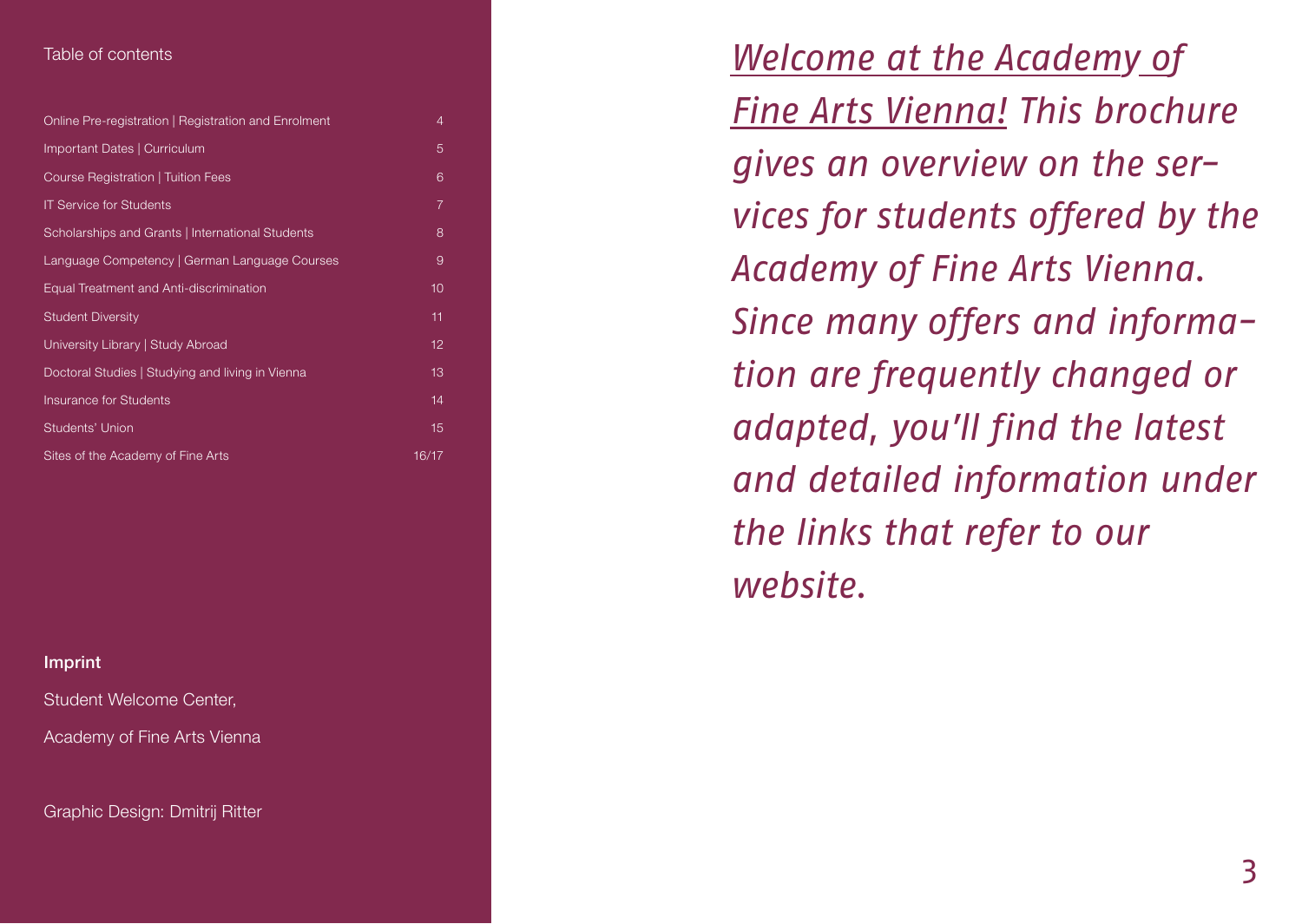# *Online Pre-registration*

*After successfully passing the admission exam an online pre-registration is required. The pre-registration is possible on every computer. At the entrance to the Academy's main building, there is an info point on the ground floor where you can pre-register. Follow this link for the online pre-registration:* 

#### *campus.akbild.ac.at*



# *Registration and Enrolment*

*After the pre-registration, you have to register/enrol personally at the Academy's registrar's office. All information and required documents can be found on the following page: www.akbild.ac.at/admission-to-study*

## *Important Dates*

*All important dates and deadlines of the upcoming academic year can be found on the following webpage:* 

*www.akbild.ac.at/calender\_dates*



## *Curriculum*



*The curriculum provides important information about the contents of the study program, the types of classes (courses, lectures, etc.) and how many credits you need to complete your studies.*

*The curriculum for each study program can be* 

*found on our website:*

*www.akbild.ac.at/study-programs*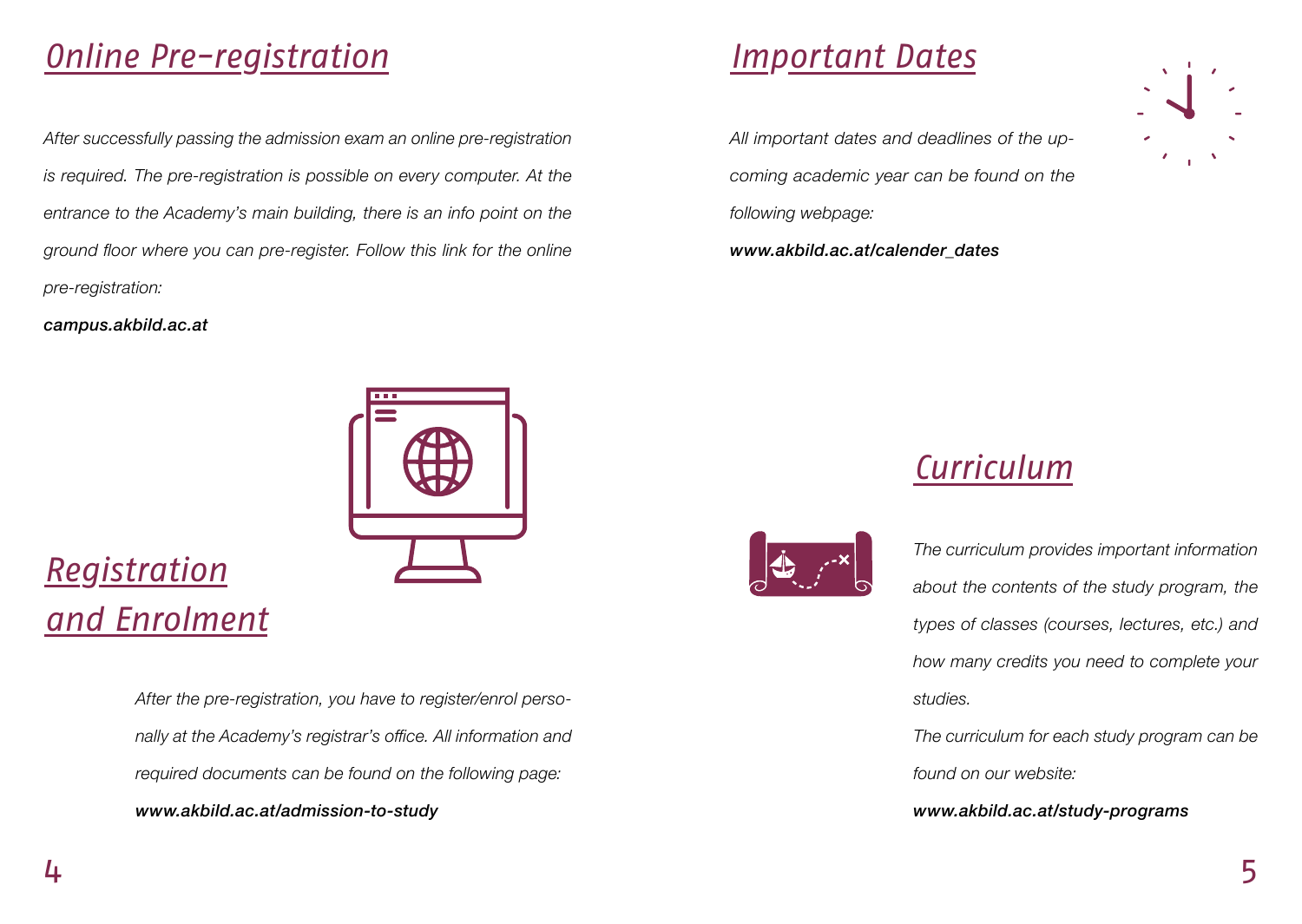## *Course Registration*

*All relevant information about courses at the Academy of Fine Arts Vienna can be found in our information system AkademieOnline. Please register here for all obligatory and elective courses: campus.akbild.ac.at*



#### *Tuition Fees*



*The regulations regarding amount and possible exemptions from tuition fees depend on a range of different requirements. Under certain conditions a waiver or refund of the fees is possible. Detailed and latest information is available on our website:*

*www.akbild.ac.at/tuition-fee*

# *IT Service for Students*

*Once you have completed the enrolment at the registrar's office, you receive your login data for AkademieOnline (campus.akbild.ac.at), where the following services are available:*

- *• Course catalogue and registration for courses and exams.*
- *• Your personal student mail account: We strongly recommend checking your mail account regularly, because all official and important information regarding your studies will be sent to this account only!*
- *• Print of course certificates and study confirmations.*

*All students have free access to the wifi network Eduroam, also at other universities.*

*Each student at the Academy receives a print card. Credits can be bought at the office of your institute. Printing, copying and scanning is possible from all printers at the Academy. Detailed information:*

*www.akbild.ac.at/it-services\_en*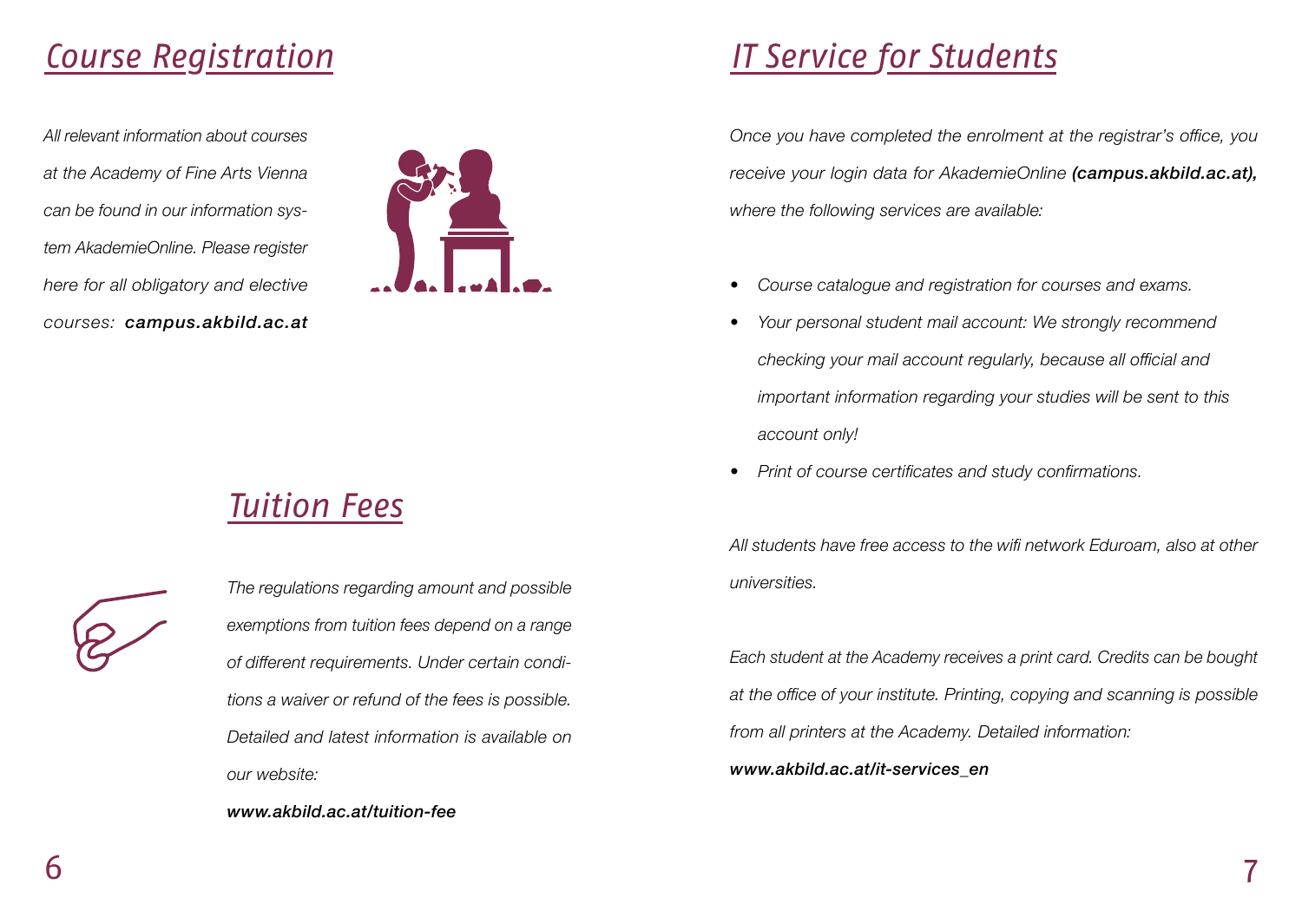# *Scholarships and Grants*

*The Academy offers different scholarships and financial aids for students. Other institutions or programs also offer scholarships or financial support for students in various situations and with different requirements. Please refer to our website, which scholarship could be eligible for you: www.akbild.ac.at/academy\_scholarships*

# *International Students*



*The Student Welcome Center offers information and support especially for regular international and first year students regarding all study-related issues, for example:*

- *• questions concerning visas and residence permits,*
- *• practical information on living and studying in Vienna.*

*We would gladly arrange a personal consultation for your individual questions: www.akbild.ac.at/studentwelcome\_en*



# *Language Competency*

*The required language competence for admission to study at the Academy of Fine Arts depends on the study program you are interested in. All relevant information is available on the following page:*

*www.akbild.ac.at/language\_competency*

# *German Language Courses*



*The Academy of Fine Arts Vienna offers German Language classes for our students in the Fine Arts program to reach the level B1. If places are available, students from other programs (e.g. PhD) may participate in the German courses.* 

*www.akbild.ac.at/german\_language\_courses*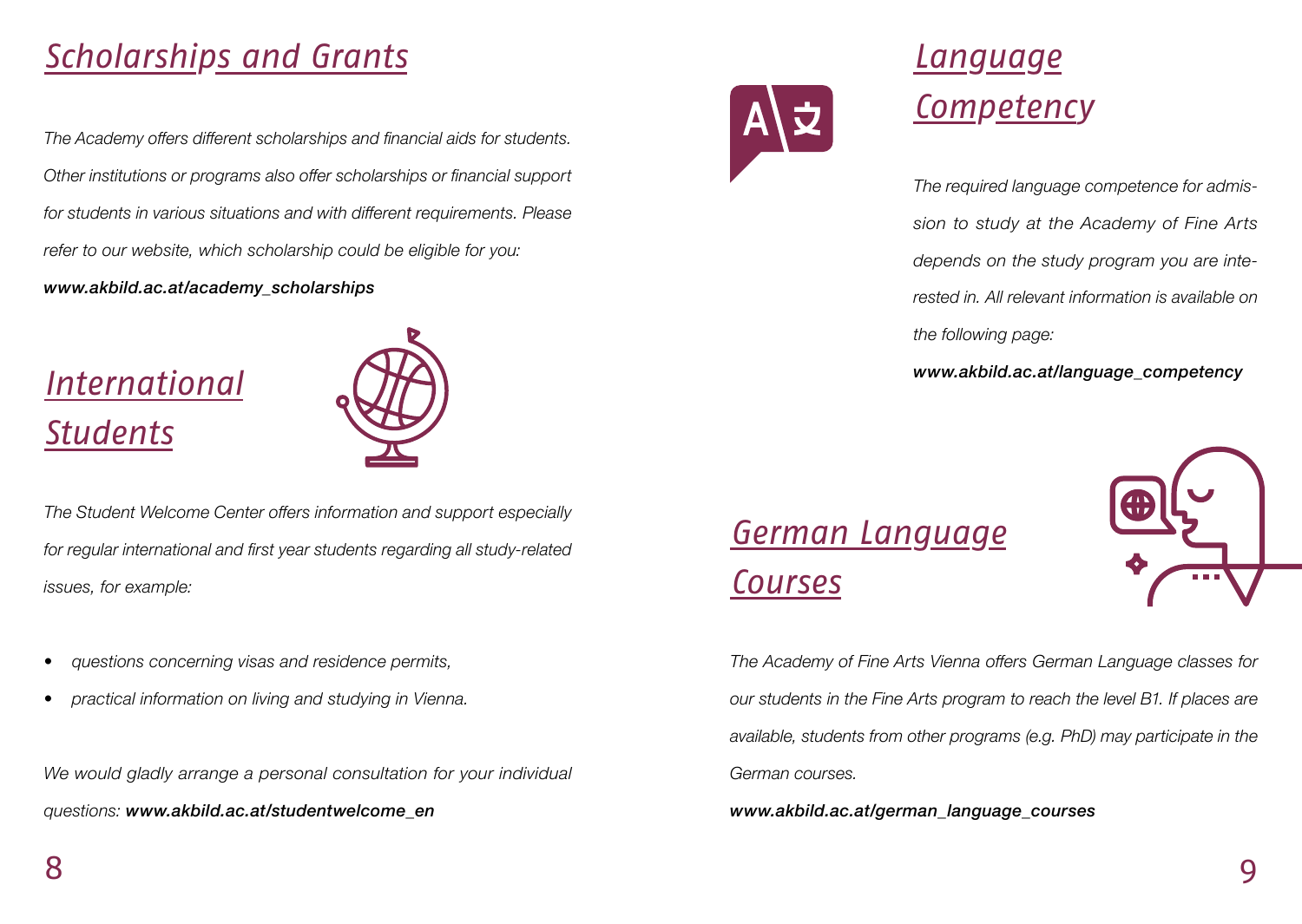# *Equal Treatment and Anti-discrimination*

*In cases of discrimination, which includes verbal discouragement and sexual harassment, the Equal Opportunities Team (AfG) offers information, confidential counselling and help to students, administrative employees, research and teaching staff as well as applicants. If the person agrees, the team supports and guides with the handling of the complaint, either in mediation talks or internal complaint procedures. Further information: www.akbild.ac.at/afg\_en*



# *Student Diversity*

*It's important to the Academy of Fine Arts Vienna to promote the diversity of its students, to address diverse backgrounds, experiences and life paths and to provide the greatest possible support. Depending on your individual situation we offer different services, for example:*

- *• Studying with children*
- *• Psychological Counselling*
- *• Accessibility for all students:*

*You are welcome to bring all questions and matters regarding accessibility to the Student Welcome Center. For further information please have a look at our brochure "Studying with health problems".*

*Further informations:*

#### *www.akbild.ac.at/student\_diversity*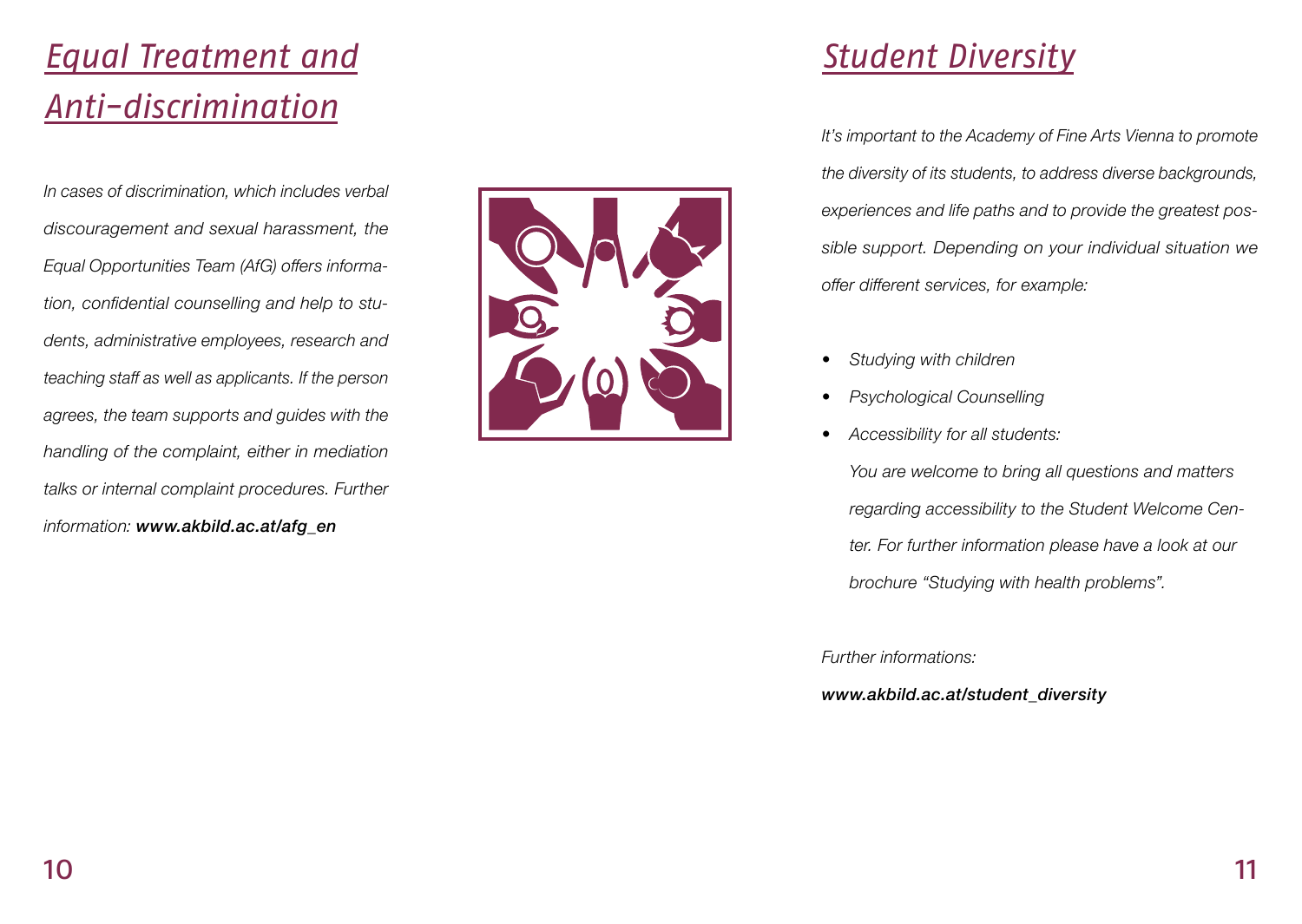# *University Library*

*The university library of the Academy of Fine Arts Vienna is open to all students, staff and the public. It also offers a wide range of cultural events. More information on services and opening hours can be found our website: www.akbild.ac.at/library*

## *Study Abroad*



*When studying at the Academy, you have the opportunity to spend a semester or a year abroad at one of our partner universities, or do an internship. The International Relations Office provides further information: www.akbild.ac.at/international\_relations*

# *Doctoral Studies*

*Would you like to start doctoral studies at the Academy of Fine Arts? All important information and contacts are available on the webpages of our Center for Doctoral Studies:*

*www.akbild.ac.at/center-for-doctoral-studies*

*Studying and living in Vienna*

*Practical information on studying and living in Vienna, for example average costs of living, finding a room or work, can be found on our website: www.akbild.ac.at/practical-information*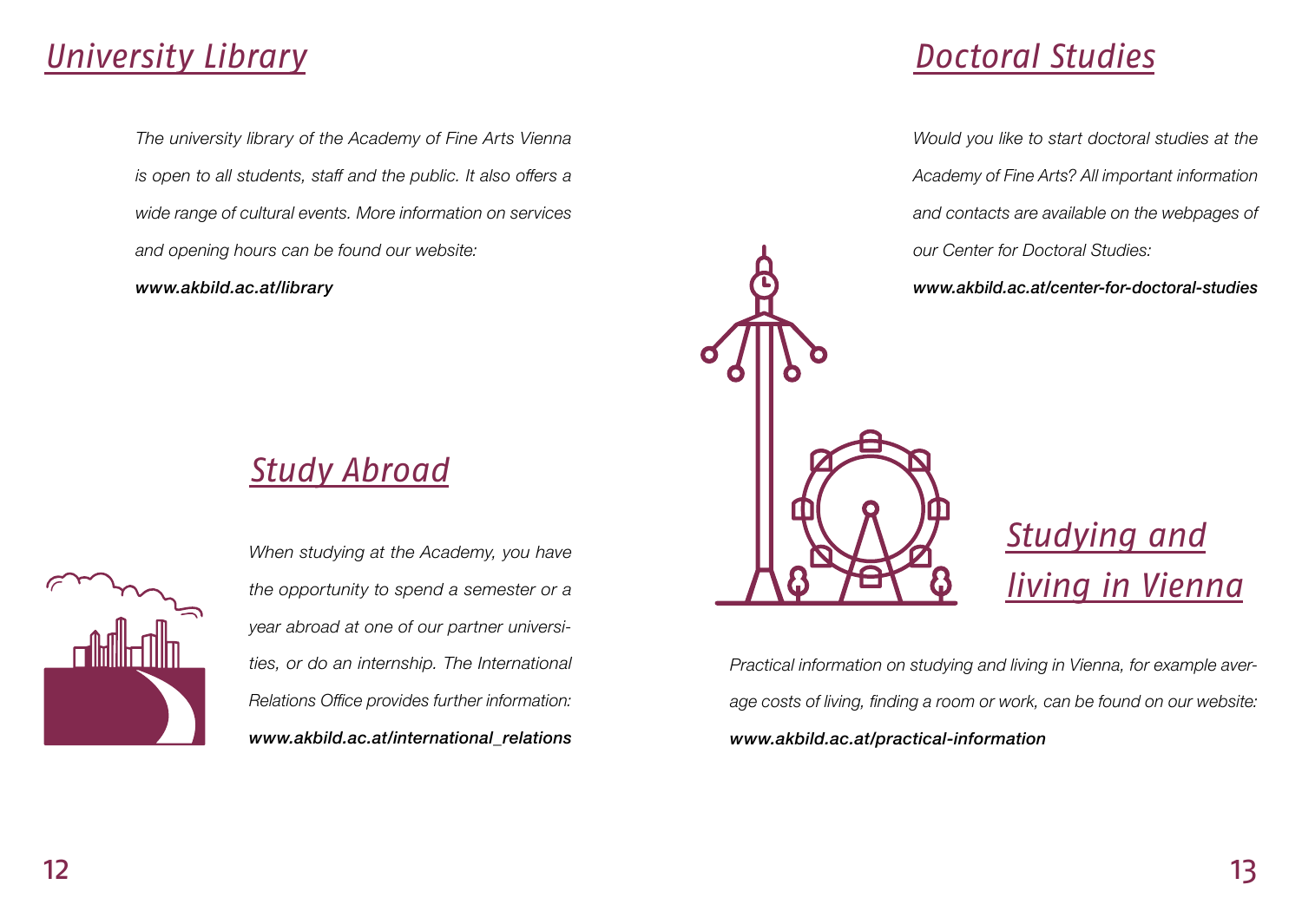# *Insurance for Students*

*Under certain conditions students in Austria may have a co-insurance with a parent until the age of 27.*

*Students may take the students self-insurance offered by the local public Austrian insurance provider (Gebietskrankenkasse). Detailed information regarding insurance issues for your individual situation are available on the following page:*

*www.akbild.ac.at/insurance*



## *Students' Union*

*The Students' Union at the Academy of Fine Arts Vienna is established by law and offers information and support on various questions concerning studying and student life to all students and prospective students. Please find important contacts and detailed information on the website of the Students' Union: www.oehakbild.info*